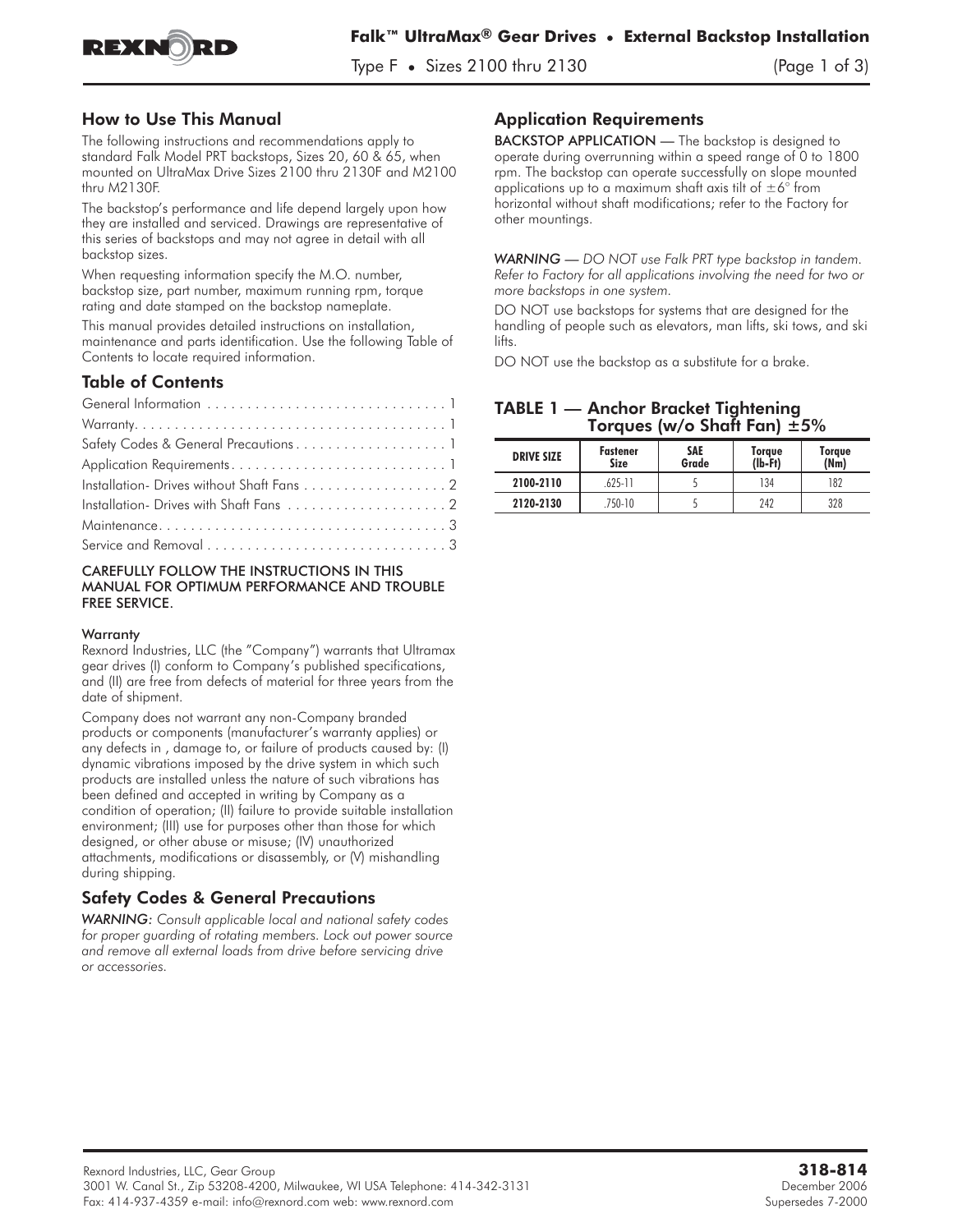(Page 2 of 3) Type F **•** Sizes 2100 thru 2130



## Installation — Drives Without Shaft Fans

*CAUTION: Refer to direction of rotation arrow on backstop. Before installation make sure that the direction of rotation is correct. To change the backstop over running direction, rotate the backstop 180° end for end on shaft. For some backstop/drive combinations, it will be necessary to have the torque arm mounted on the outside of the backstop due to interference with the anchor bracket. Follow specific instructions found in Manual 568-810 shipped with the backstop. Check backstop size on nameplate and make certain it is correct.*

1. If installing external backstop on drive not previously supplied with a backstop, a special - long high speed shaft is required. Refer to drive assembly/disassembly instructions for installation of high speed shaft.





FIGURE 1 Sizes 2100- 2130 with #20 PRT Backstops without shaft fans

FIGURE 2 Sizes 2100- 2130 with #60 or 65 PRT Backstops without shaft fans

- 2. Install anchor bracket if necessary by removing the appropriate high speed head fasteners to allow anchor bracket to be centered above the high speed shaft (see Figures 1 & 2 ). Mount anchor bracket and insert the longer fasteners and lock washers that were supplied with the backstop kit. Tighten fasteners to values shown in Table 1.
- 3. Clean the backstop bore and the shaft on which the backstop will be mounted. Make sure the short key is clean and completely seated in the shaft.
- 4. Align the hub keyway with the shaft key and slide backstop onto shaft and anchor bracket torque arm pin. The backstop must slip onto shaft. DO NOT hammer backstop onto shaft. There should be clearance between the backstop anchor lug and torque arm pin as shown in Figure 3. Position the backstop axially to allow clearance for the extreme float limits of the shaft, Figure 4.





- 5. Install spring pins to hold backstop onto torque arm pin.
- 6. Check free, or overrunning, and locked rotation of backstop. If satisfactory, stake key (inch series) to through hardened shaft, Figure 5, or use an anaerobic thread sealant such as Loctite 242 **if shaft is carburized.**



### FIGURE 5

# Installation — Drives with Shaft Fans

*CAUTION: Refer to direction of rotation arrow on backstop. Before installation make sure that the direction of rotation is correct. To change the backstop over running direction, rotate the backstop 180° end for end on shaft. For some backstop/drive combinations, it will be necessary to have the torque arm mounted on the outside of the backstop due to interference with the anchor bracket. Follow specific instructions found in Manual 568-810 shipped with the backstop. Check backstop size on nameplate and make certain it is correct.*

- 1. If installing external backstop on drive not previously supplied with a backstop, a special - long high speed shaft is required. Refer to drive assembly/disassembly instructions for installation of high speed shaft.
- 2. Install anchor bracket if necessary by removing the appropriate high speed head fasteners as shown in Figures 6 & 7. Mount anchor bracket and insert the longer fasteners and lock washers that were supplied with the backstop kit. Tighten fasteners to torque values shown in Table 2.

*WARNING: To meet OSHA requirements, double reduction drives require a shaft sleeve between the fan guard and backstop (see Figure 8).*

**318-814** Rexnord Industries, LLC, Gear Group

December 2006 3001 W. Canal St., Zip 53208-4200, Milwaukee, WI USA Telephone: 414-342-3131 Supersedes 7-2000 Fax: 414-937-4359 e-mail: info@rexnord.com web: www.rexnord.com